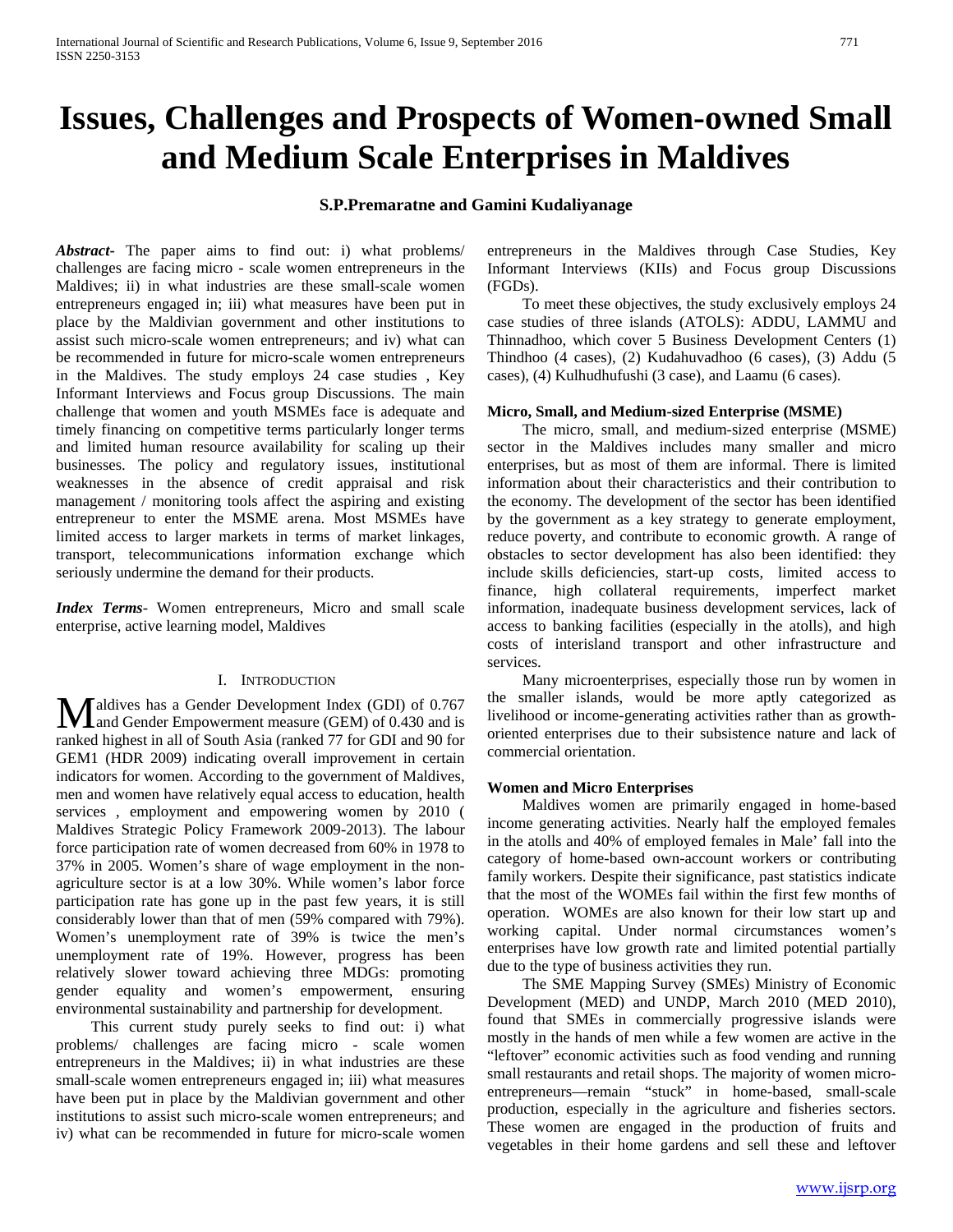fishery produce in local markets, with limited food processing capacity and low commercial returns. In the small category or highly vulnerable islands, women entrepreneurs played a leading role in stagnant small sector businesses for family survival while men migrated to other progressive islands.

 The scale of operation of these entrepreneurs is small and caters mostly to the demand of the small population in the islands. Lack of finance prevents them in making future plans to enhance the scale of operation and to develop commercial business catering to the external markets. External supply linkages with wholesalers, exporters and resorts are negligible as 92% of entrepreneurs deal only worth local private individuals. About 88% of the SMEs have identified marketing information and marketing linkages as the highest priority area in which they require support. Similarly infrastructure, transport, finance, training, and technology are equally important highest priority support service areas.

 Further, the social expectations of women in the Maldives continue to prioritize homemaking and household management, with tasks performed within the confines of the home. Women are expected to take care of children and the elderly, and to take responsibility for all household-related tasks. Women are missing out on the opportunity to develop and improve their own enterprises. Reviews of many entrepreneurial development programs show lower participation by women than men in all types of entrepreneurial development activities, except where the business development services are conducted as part of school programs or events.

 Another aspect is that women have limited access to the resources required to start and run their own enterprises. Women's inability to access credit to finance business start-ups is a major stumbling block. Women poorly own loan collateral accepted by banks is limited to the types of property (land, house, ocean vessel). Women lack information about markets. Women are not encouraged to interact socially or in the public arena and therefore are restricted in the ways in which they can find out market information. Women are stuck at the lowest end of the value chain, or engage only in spillover economic activities that are manageable at the household level.

 In addition to these constraints, young women, in some areas may have to negotiate social and cultural barriers for higher education and employment away from home, with most families wanting girls to stay closer to home and in certain kinds of jobs, for example working at resorts, not being thought suitable for young women. The rigidity of these constraints varies and increasingly there are young women breaking through cultural barriers and entering non-traditional sectors. Young women who face restrictions on mobility could avail the island-based livelihood opportunities, whereas young women and men who are entrepreneurial would be linked to the Business Development Service centers established by Ministry of Economic Development(MED) to develop their capacity.

# **Government Policies and Gender**

 The government of Maldives has recognized the issues of income and gender disparities and with the support of the United Nations Development Programme (UNDP), Maldives has implemented policies that directly address these issues. Under the policy framework (*Anne Dhivehi Rajjel)*, the Government of the Maldives envisages establishing the requisite institutional and organizational mechanisms to restructure and consolidate MSME development activities and support services in order to achieve economies of scale and efficiency of operations. In recent years, the Ministry of Economic Development (MED) has taken leadership with respect to consolidating government MSME development efforts in an effort to develop a more holistic approach to private sector development (PSD) and MSME sector promotion. Supporting business growth is a strategic objective of MED's strategic plan that includes, among others, providing technical and other support to new business start-ups, initiating targeted programs to promote trade and investment, and entrepreneurship development. Hence, establishing policy direction for MSME development is consistent with MED's mandate. Recent new initiatives in line with government policy to support the growth of the MSME sector include the establishment of an SME Council and the enacting of a legislative bill, known as the MSME Act. The SME Council is responsible for formulating plans to achieve government MSME sector development goals and providing overall coordination, monitoring and evaluation of related sector promotion programs. The MSME Act includes provisions for (i) legal definition of the MSME; (ii) creation of a MSME Council; (iii) establishment of a body to oversee business development services, known as the MSME business development service centers; (iv) registration of MSMEs; (v) establishment of an MSME credit guarantee scheme; and (vi) other special provisions to encourage MSME sector growth. One of the intentions of the MSME Act (2013) is to create an enabling environment for the promotion and development of MSMEs with a view toward reducing poverty and related vulnerabilities. It aims to make the sector broadbased, innovative, resilient, and internationally competitive in order to ease the cost and complexity for MSMEs to operate and to enhance the entrepreneurial spirit among all Maldivians. The Act has several women- specific commitments: (i) to review and amend legislation and policies that may inhibit participation by women and other disadvantaged groups in the MSME sector; (ii) to provide support to MSMEs owned and operated by women and youth; (iii) to include a woman to represent women entrepreneurs as one of the seven permanent members of the MSME council; and (iv) to increase women's voices and views among the MSME council's four invited members.

 The Maldivian Government is committed to (i) enhance women's economic empowerment, and (ii) ensure zero tolerance against any form of harassment of women. Other priorities set out by the Government include (i) eliminating barriers for women to join the labor workforce, (ii) opening opportunities for women's greater participation in the political sphere, (iii) protecting families from the negative impacts of divorce, and (iv) ensuring equal distribution of matrimonial property after divorce.

 The strategic action Plan 2009–2013 sets out five key policies for SME development: (i) to formalize the sector and compile sector data to facilitate evidence-based policy making; (ii) to consolidate SME-related policy formulation and institutionalize one-stop services for SME development; (iii) to facilitate incentives and support services for micro, small, and medium business development; (iv) to develop the human resources required for development and management of SMEs;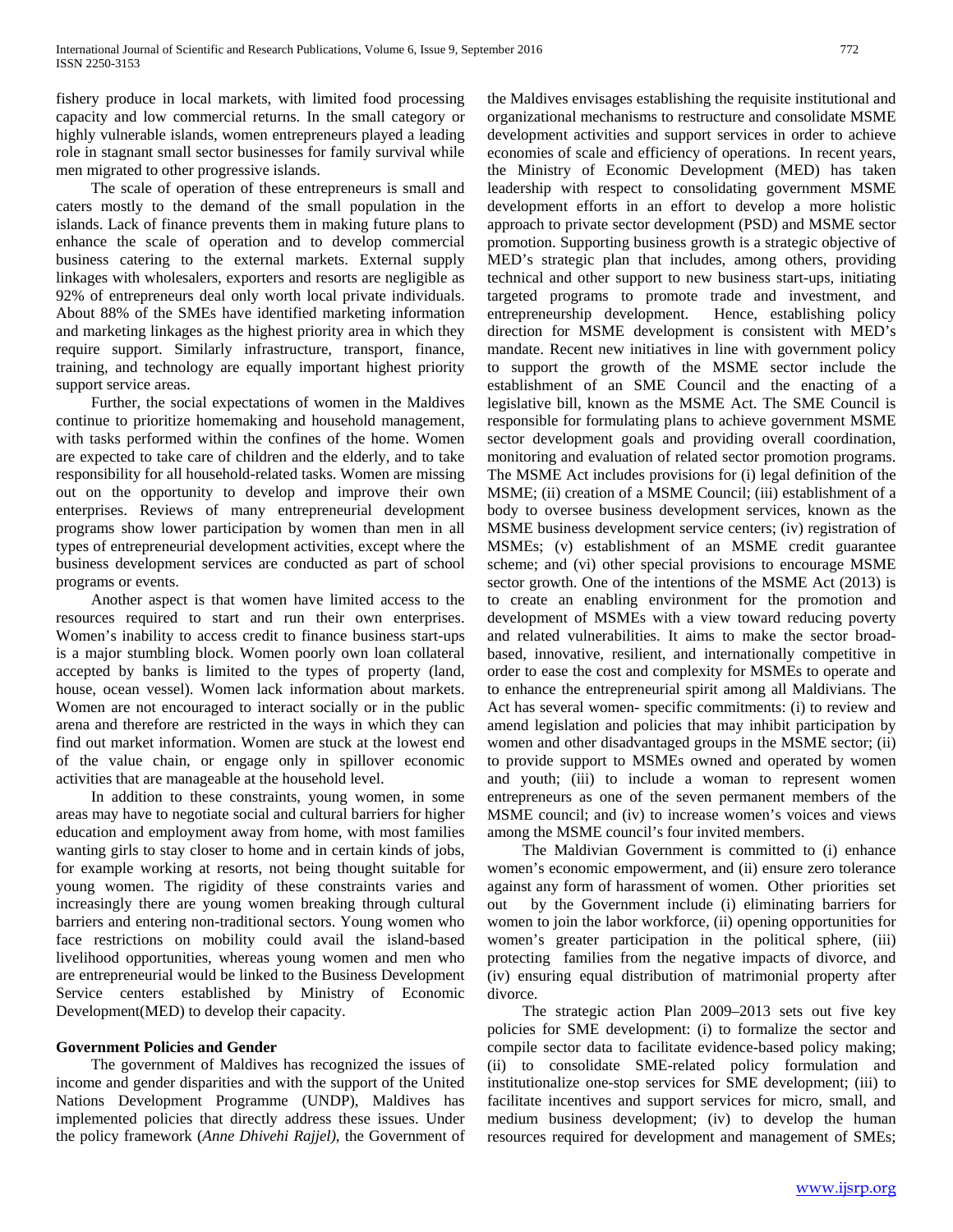and (v) to facilitate participation and linkages of SMEs to major economic sectors.

 While the Cooperative Societies Act (act number 2/2007) is gender-blind, the Cooperative Society Governance code, which became effective in 2010, builds on the basic principles of the act and opens opportunities for women's participation in cooperative societies. It specifically provides for 20% women's participation in cooperative societies and requires an annual report that includes the initiatives taken by the cooperative society to increase women's participation. This provision is especially useful to women with limited resources, as it allows potential entrepreneurs, especially in the outer islands, to pool together their resources for business start-ups, such as in retail trade; fish harvesting and processing; agriculture production, processing, and marketing; and handicrafts production and marketing.

 Further, the establishment of the credit information Bureau in 2011 increased MSME opportunities to access credit even without loan collateral. The Maldives credit information Bureau addresses the issue of collateral requirements by providing the credit histories of potential borrowers, including the underserved MSMEs, so that credit history rather than collateral could be used to access loans. The information is provided in a standardized format to banks, nonbank financial institutions, and utility companies to facilitate credit decisions.

 The 2008 constitution is founded on the fundamental principle of "equality for all" and guarantees the same rights to female and male citizens (article  $62(a)$ ). These include the right to education, employment, ownership of property, and freedom of expression and movement, among others. It guarantees equality and nondiscrimination (articles 17(a) and (b)) within the context of an "open democratic society" and directs the courts to refer to international treaties to which the Maldives is a party (article 68). It obligates the state to promote the rights and freedoms of the people (article 18), which is interpreted as promoting societal and cultural change when norms, beliefs, attitudes, and practices tend to discriminate against women and diminish their full enjoyment of equal rights despite legislated provisions for equality. These interventions by the Maldivian government have helped the country to achieve five out of the eight Millennium Development Goals (MDGs), ahead of the 2015 deadline making it South Asia's only "MDG+" country (Department of National Planning. Millennium Development Goals: Country Report 2010. Male).

## **Theoretical Framework**

 The literature on industrial organization proposes several theoretical models- Jovanovic's (1982) model; Ericson and Pakes' (1995) model; Lambson's (1991) model; Hopenhayn's (1992) model; and Asplund and Nocke (2003) model - of the dynamics of firm behavior that incorporate heterogeneity among firms, different sources of uncertainty and exit/ entry outcomes (Cabral, 1997; Caves, 1998). Among them, the most popular two models are the "passive learning" model by Jovanovic (1982) and the "active learning" which is also known as active

exploration model by Ericson and Pakes (1995). The empirical implications of these models are similar to each other in some respects, and different in others.

 The current research is based on the active learning model of Erickson and Pakes (1995). The active learning model states that a firm explores its economic environment actively and invests to enhance its growth under competitive pressure from both within and outside the firm. According to this model of learning, owners or managers of SMEs could raise their efficiency through formal education and training that increases their endowments while government may support their activities through the creation of the enabling environment. Entrepreneurs or managers of SMEs with higher formal education, work experience, training and government assistance would therefore be expected to grow faster than those without these qualities. This could best be achieved by government intervention through the provision of financial assistance, developing infrastructures, capacity building of SME operators and favorable taxation policies. This study applies this model to examine issues, challenges and pprospects of WOMEs in Maldives.

## **Case Studies and Basic Profile of the Cases**

 The total sample of cases conducted includes 10 male and 14 female entrepreneurs. Their average age is 34 years. The level of education of them is relatively low, though there are three well educated entrepreneurs. Table 1 presents the details of their personal profile.

| <b>BCs</b>    | Age | <b>Male</b> | female | <b>Education</b> |
|---------------|-----|-------------|--------|------------------|
| Thindhoo      | 45  |             |        | good             |
| Kudahuvadhoo  | 31  |             |        | Low/good         |
| Addu          | 31  |             |        | Low              |
| Kulhudhufushi | 31  |             |        | Low              |
| Laamu         | 34  |             |        | Good             |
| Total         | 34  |             | 14     | Low/good         |

## **Table 1: Personal Profile of the cases**

**Source: Case Studies 2015**

#### **Thindhoo BC**

 Altogether 4 cases in which three of them are male and one is female have been conducted and analyzed. Their level of education is good. They have started their own businesses, rather than inherited from their families. These entrepreneurs receive their family support for running their businesses. Some of them started their business as they have a free times (retried), some of the started their businesses to support their families by earning extra income due to hardship of their family life.

 Key challenges that they face include access to finance, no proper training programs (vocational training), inadequate raw material and transportation. Policy makers could look at the issues of access to initial capital and transportation.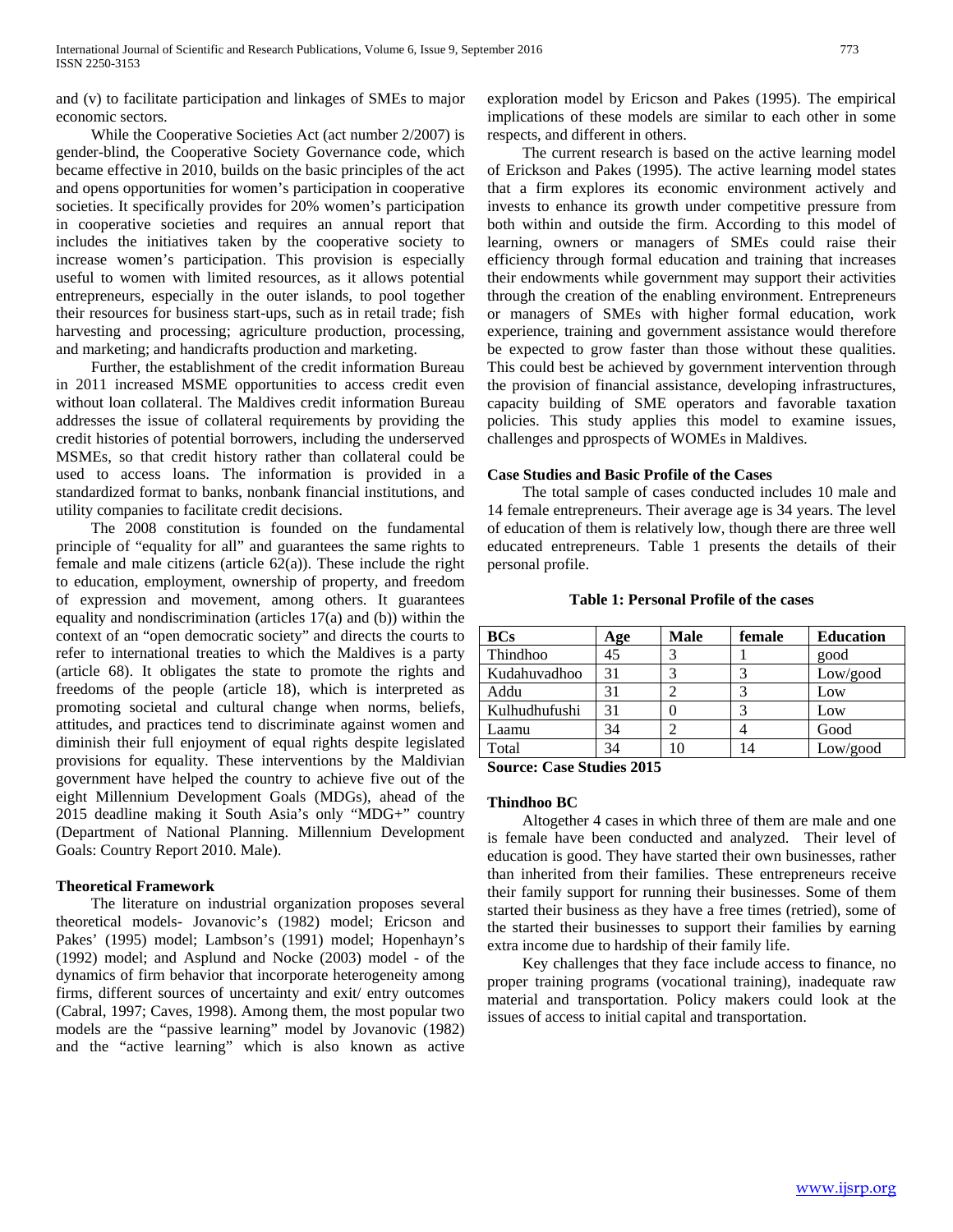| Case           | Profile                              | Strengths                               | Challenges                                    | Requirements                           |
|----------------|--------------------------------------|-----------------------------------------|-----------------------------------------------|----------------------------------------|
| 1              | Age: 56                              | Education<br>$\overline{\phantom{a}}$   | Initial finance<br>$\overline{a}$             | Government<br>$\overline{\phantom{a}}$ |
|                | <b>Gender: Male</b>                  | Good                                    | N <sub>o</sub><br>land<br>for                 | for<br>support                         |
|                | <b>Status:</b> Married<br>with 5     | knowledge on                            | agriculture                                   | allocating<br>land                     |
|                | children (retired)                   | the economy                             | No<br>training                                | for agriculture                        |
|                | <b>Education: High</b>               | Courage<br>$\overline{\phantom{a}}$     | for<br>programs                               |                                        |
|                | <b>Business:</b><br>Agriculture      | Innovative<br>$\Box$                    | farmers                                       |                                        |
|                | (vegetable & fruits)                 | Experience<br>÷,                        |                                               |                                        |
|                | <b>Start: Himself</b>                | Free of family                          |                                               |                                        |
|                | Performance: just started,           | problem                                 |                                               |                                        |
|                | but had a construction firm          | (children<br>are                        |                                               |                                        |
|                | before (successful)                  | grown up $\&$                           |                                               |                                        |
|                |                                      | independence)                           |                                               |                                        |
| $\overline{2}$ | Age: not given                       | Learner<br>$\overline{\phantom{a}}$     | Financial support<br>$\overline{\phantom{a}}$ |                                        |
|                | <b>Gender: Male</b>                  | Innovator<br>$\overline{a}$             | High air fares<br>$\overline{a}$              |                                        |
|                | Status:<br>married<br>with           | Family support                          | Unemployment<br>$\overline{a}$                |                                        |
|                | children.                            |                                         |                                               |                                        |
|                | Education: good                      |                                         |                                               |                                        |
|                | <b>Business:</b> Multi-businesses    |                                         |                                               |                                        |
|                | (diving school, hardware,            |                                         |                                               |                                        |
|                | Guesthouse)                          |                                         |                                               |                                        |
|                | Start: himself                       |                                         |                                               |                                        |
|                | <b>Performance:</b> Success          |                                         |                                               |                                        |
| 3              | Age: 51 (retired)                    | Courage<br>$\overline{\phantom{a}}$     | Lack of availability<br>$\blacksquare$        |                                        |
|                | <b>Gender: Female</b>                | Children                                | of wood                                       |                                        |
|                | <b>Status:</b> married<br>with<br>-6 | grown up                                | Lack of capital<br>$\blacksquare$             |                                        |
|                | children (Grown<br>$\&$<br>up        | Optimistic                              | Transportation                                |                                        |
|                | independence)                        |                                         |                                               |                                        |
|                | <b>Education:</b> not mentioned      |                                         |                                               |                                        |
|                | <b>Business:</b> Fish processing     |                                         |                                               |                                        |
|                | <b>Start: Herself</b>                |                                         |                                               |                                        |
|                | <b>Performance:</b> Success          |                                         |                                               |                                        |
| 4              | Age: 27                              | Modern<br>$\blacksquare$                | Finance<br>$\blacksquare$                     |                                        |
|                | <b>Gender: Male</b>                  | thinking                                | Raw materials.                                |                                        |
|                | Status: married with 1 child         | Innovator                               |                                               |                                        |
|                | <b>Education: not mentioned</b>      | <b>Best</b><br>$\overline{\phantom{a}}$ |                                               |                                        |
|                | <b>Business:</b><br>started<br>with  | entrepreneur                            |                                               |                                        |
|                | coconut seller, now run a            |                                         |                                               |                                        |
|                | construction firm                    |                                         |                                               |                                        |
|                | <b>Start:</b> his owned              |                                         |                                               |                                        |
|                | <b>Performance: Success</b>          |                                         |                                               |                                        |

## **Table 2: Cases of Thindhoo BC**

**Source: Case Studies 2015**

# **Kudahuvadhoo BC**

 Six cases have been conducted: 3 males and 3 females. These entrepreneurs are relatively young and the level of education of them is fairly good. Key strengths of these entrepreneurs are strong family support and their social networks. Most of them are social entrepreneurs and work as community leaders. They always try to learn from experiences.

 Challenges faced by these entrepreneurs mainly include shortage of skilled labor, transportation, poor infrastructure facilities such as ICT and boats services, limited market and high competition. Policy makers and planners could work on the issues of the shortage of skilled labor in different fields. Every one cannot be an entrepreneur.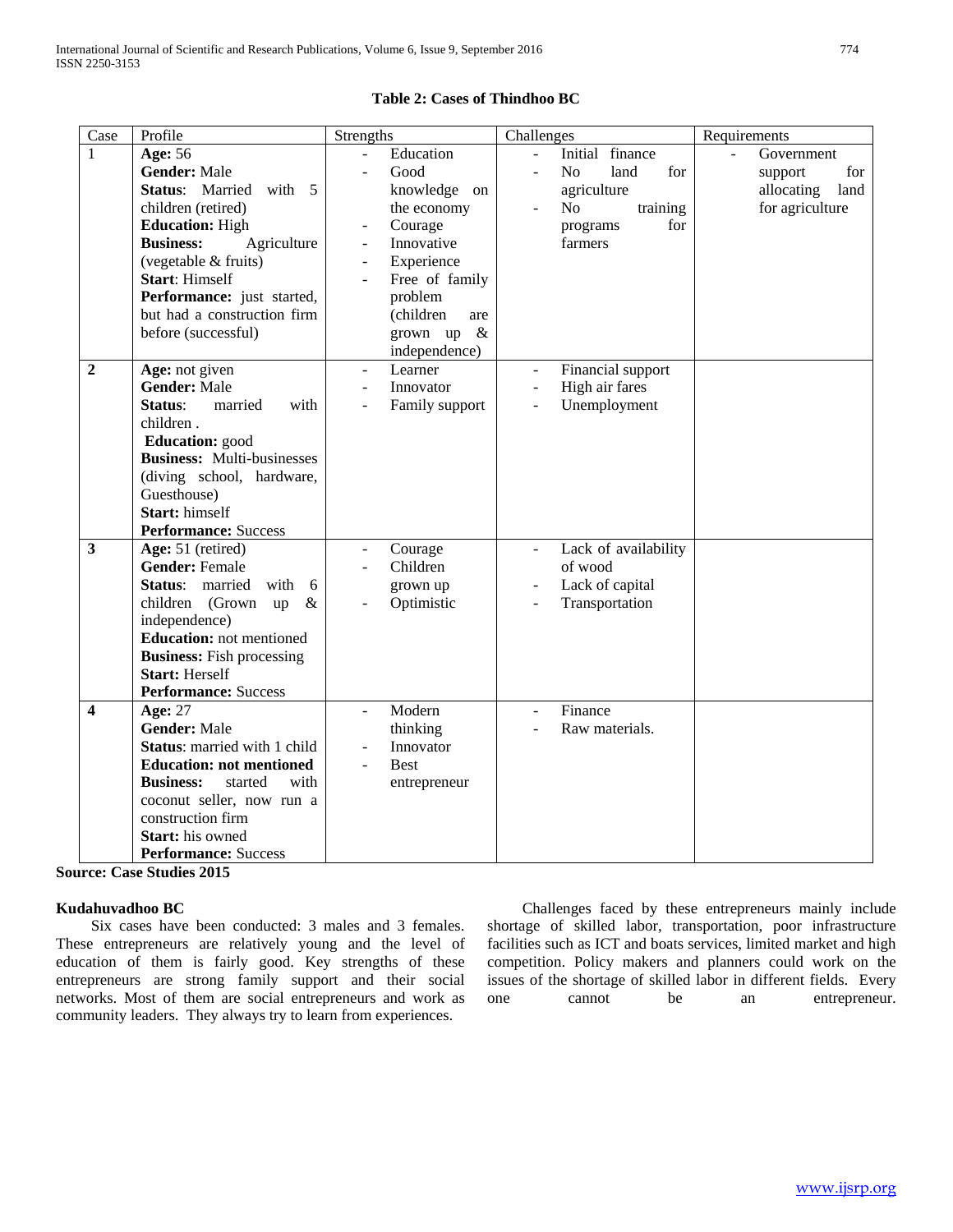| Case                    | Profile                                                                                                                                                                                                                                                       | Strengths                                                                                                                                                                                          | Challenges                                                                                                      | Requirements                                       |
|-------------------------|---------------------------------------------------------------------------------------------------------------------------------------------------------------------------------------------------------------------------------------------------------------|----------------------------------------------------------------------------------------------------------------------------------------------------------------------------------------------------|-----------------------------------------------------------------------------------------------------------------|----------------------------------------------------|
| 1                       | Age: 32<br><b>Gender: Male</b><br>Status:<br>Married<br>with<br>children (not mentioned)<br>Education: High (school<br>principal)<br><b>Business:</b> Making trophies<br>but<br>Start: Himself,<br><sub>a</sub><br>business family<br>Performance: successful | Education<br>÷.<br>Good<br>knowledge on<br>the economy<br>Courage<br>$\overline{\phantom{a}}$<br>Innovative<br>Family<br>background<br>Extension<br>$\overline{\phantom{a}}$<br>social<br>networks | $\equiv$<br>N <sub>o</sub><br>internet<br>facilities<br>Lack of<br>skilled<br>$\overline{\phantom{a}}$<br>labor | Proper<br>$\overline{a}$<br>internet<br>facilities |
| $\overline{2}$          | Age: $31$<br><b>Gender: Female</b><br>Status: Married with 2<br>children.<br><b>Education:</b> good<br><b>Business:</b><br>Supply<br>local<br>product to market<br>Start: herself<br><b>Performance: Success</b>                                              | Learner<br>$\overline{\phantom{a}}$<br>Innovator<br>Courage<br>Social<br>$\overline{\phantom{a}}$<br>networks                                                                                      | No family support<br>Shortage of skill<br>labor<br>High<br>transportation cost                                  |                                                    |
| $\overline{\mathbf{3}}$ | <b>Age: 30</b><br><b>Gender: Female</b><br>Status: married with 2<br>children<br><b>Education:</b> not mentioned<br><b>Business: Delivery services</b><br><b>Start: Herself</b><br><b>Performance: Success</b>                                                | Courage<br>Family<br>support                                                                                                                                                                       | Inadequate<br>$\frac{1}{2}$<br>infrastructure<br>for<br>shipping<br>(boats)<br>services<br>Transportation       |                                                    |
| 4                       | <b>Age: 26</b><br><b>Gender: Male</b><br>Status: Married with one<br>child<br><b>Education:</b> not mentioned<br><b>Business: Boat services</b><br>Start: his owned<br><b>Performance: Success</b>                                                            |                                                                                                                                                                                                    | Access to finance<br>Competition<br>$\overline{\phantom{a}}$<br>Limited market<br>Lack of skilled<br>labour     |                                                    |
| $\overline{5}$          | <b>Age: 26</b><br><b>Gender: Female</b><br>Status: Married with 1<br>child<br><b>Education:</b> Low (G5)<br><b>Business:</b> Short-eats shop<br>Start: her owned<br><b>Performance: Success</b>                                                               | Social<br>networks                                                                                                                                                                                 | Lack of labour<br>Access to finance                                                                             | Financial<br>support                               |
| 6                       | <b>Age: 42</b><br><b>Gender: Male</b><br><b>Status: Married</b><br>with 3<br>children<br><b>Education: Low</b><br><b>Business:</b> Fish products<br>Start: herself, but family<br>members doing businesses.<br><b>Performance: Success</b>                    | Family<br>business<br>background                                                                                                                                                                   | Access to finance<br>$\overline{\phantom{a}}$<br>Market<br>(middlemen<br>problem)                               |                                                    |

# **Table 3: Cases of Kudahuvadhoo BC**

**Source: Case Studies 2015**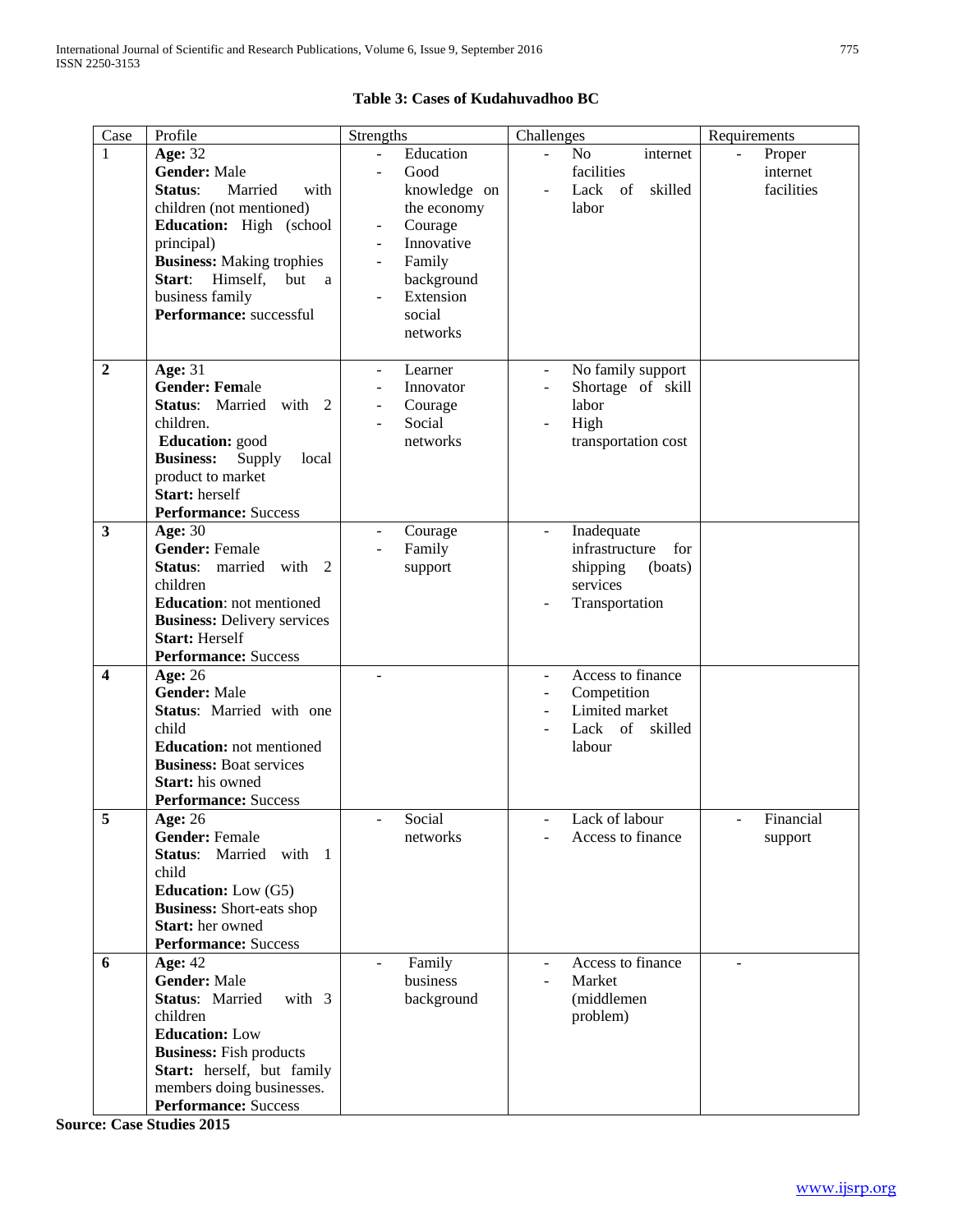## **ADDU BC**

 Five cases, 3 females and 2 males, were conducted in Addu BC area. These entrepreneurs are young, but they have low level of education. Some of them have become entrepreneurs as a result of livelihood struggles. Some of them have gathered business experiences from their families. Courage and family supports are the strengths that can be identified form these cases.

Key challenges include limited market (inputs well as output), family responsibility, and unsteady of income. Balance between domestic responsibilities and business engagement is the one of the key changes faced by women entrepreneurs. Policy makers and planners could develop business linkages in order to maintain a steady market.

# **Table 4: Cases of ADDU BC**

| Case                    | Profile                                             | Strengths                          | Challenges                                | Requirements |
|-------------------------|-----------------------------------------------------|------------------------------------|-------------------------------------------|--------------|
| 1                       | <b>Age: 34</b>                                      |                                    | Children                                  | Support for  |
|                         | Gender: female                                      |                                    | education                                 | marketing    |
|                         | Status:<br>Single<br>with<br>$\overline{2}$         |                                    | Marketing                                 | Good price   |
|                         | children                                            |                                    | Low price<br>$\blacksquare$               |              |
|                         | <b>Education:</b> Low $(G 7)$                       |                                    | No support from                           |              |
|                         | <b>Business:</b> Mat making                         |                                    | officers                                  |              |
|                         | Start:                                              |                                    | No steady income                          |              |
|                         | Performance: failure                                |                                    |                                           |              |
| $\overline{2}$          | Age: 34                                             | Education                          |                                           |              |
|                         | Gender: female                                      | Courage                            |                                           |              |
|                         | Status: married with<br>$\mathfrak{D}$              |                                    |                                           |              |
|                         | children (sick husband)                             |                                    |                                           |              |
|                         | Education: good                                     |                                    |                                           |              |
|                         | Business: Short-eats, now                           |                                    |                                           |              |
|                         | local café)                                         |                                    |                                           |              |
|                         | Start: her self                                     |                                    |                                           |              |
|                         | <b>Performance: Success</b>                         |                                    |                                           |              |
| $\overline{\mathbf{3}}$ | <b>Age: 30</b>                                      | Good family                        | Labour<br>$\blacksquare$                  |              |
|                         | <b>Gender: Male</b>                                 | support                            | Inputs (fish)<br>$\overline{\phantom{a}}$ |              |
|                         | <b>Status:</b> married with<br>$\mathcal{F}$        |                                    | Output market<br>$\blacksquare$           |              |
|                         | children                                            |                                    | Competition from<br>$\blacksquare$        |              |
|                         | <b>Education:</b> not mentioned                     |                                    | large firms                               |              |
|                         | <b>Business:</b> Fish products                      |                                    |                                           |              |
|                         | Start: him self                                     |                                    |                                           |              |
|                         | <b>Performance:</b> Success                         |                                    |                                           |              |
| $\blacktriangle$        | <b>Age: 29</b>                                      | Modern<br>$\overline{\phantom{0}}$ |                                           |              |
|                         | Gender: Male                                        | thinking                           |                                           |              |
|                         | Status: married with<br>$\mathfrak{D}$              | Family                             |                                           |              |
|                         | children                                            | supports                           |                                           |              |
|                         | <b>Education:</b> low                               |                                    |                                           |              |
|                         | <b>Business:</b> Art & crafts                       |                                    |                                           |              |
|                         | Start: family inherit                               |                                    |                                           |              |
|                         | <b>Performance: Success</b>                         |                                    |                                           |              |
| 5                       | <b>Age: 28</b>                                      | Family<br>$\overline{\phantom{a}}$ |                                           |              |
|                         | <b>Gender: Female</b>                               | supports                           |                                           |              |
|                         | Status: married with<br>$\mathcal{D}_{\mathcal{L}}$ | <b>UNDP</b>                        |                                           |              |
|                         | children                                            | supports                           |                                           |              |
|                         | <b>Education:</b> low $(G 7)$                       |                                    |                                           |              |
|                         | <b>Business:</b> Baking cakes                       |                                    |                                           |              |
|                         | Start: herself                                      |                                    |                                           |              |
|                         | <b>Performance: Success</b>                         |                                    |                                           |              |

**Source: Case Studies 2015**

# **Kulhudhufushi BC**

 Three cases were conducted in Kulhudhufushi BC area. All of them are female entrepreneurs. These entrepreneurs are young, and have received low level of education. All of them have become entrepreneurs as a result of livelihood struggles. They

have not acquired business culture, skills and experience from their families. Their strengths include courage, family supports, their social networks and community leaderships. Key challenges include access to finance, domestic responsibility, and maledominated culture. Balance between domestic responsibilities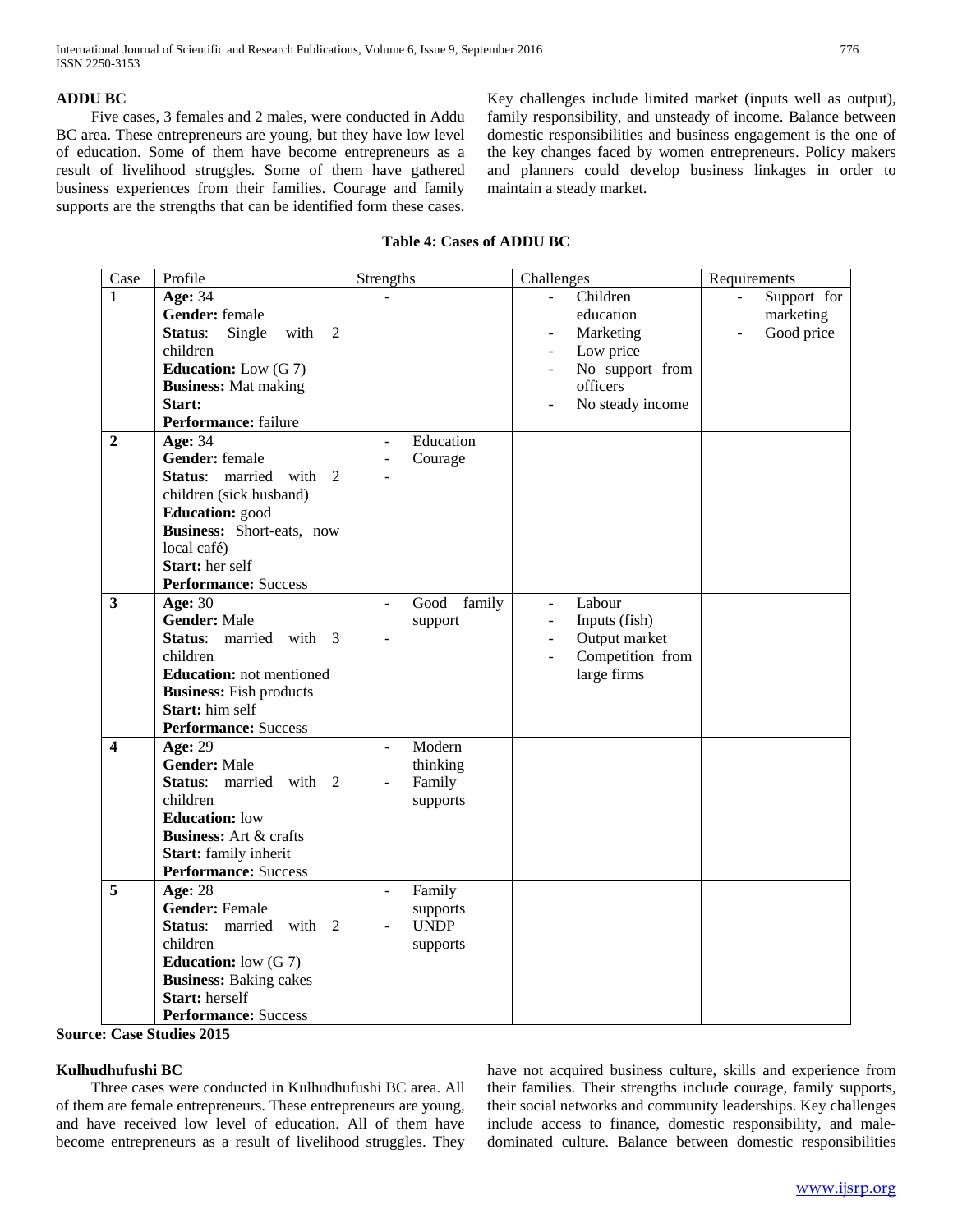and business engagement is the one of the key changes faced by women entrepreneurs.

|  | Table 5: Cases of Kulhudhufushi BC |  |
|--|------------------------------------|--|
|  |                                    |  |

| Case           | Profile                                                                                                                                                                                                                                              | Strengths                                                                                                                                                                                                    | Challenges                                                                                                                                                                                           | Requirements                           |
|----------------|------------------------------------------------------------------------------------------------------------------------------------------------------------------------------------------------------------------------------------------------------|--------------------------------------------------------------------------------------------------------------------------------------------------------------------------------------------------------------|------------------------------------------------------------------------------------------------------------------------------------------------------------------------------------------------------|----------------------------------------|
| 1              | <b>Age: 29</b><br>Gender: female<br>Status: Married<br>with<br>2<br>children<br><b>Education: Low</b><br><b>Business:</b> Sewing<br><b>Start: Herself</b><br><b>Performance: Success</b>                                                             | Courage<br>÷.<br>Innovative<br>Family support                                                                                                                                                                | Initial finance<br>$\overline{a}$<br>Mange<br>with<br>domestic<br>responsibility                                                                                                                     | Financial<br>$\overline{a}$<br>support |
| $\overline{2}$ | Age: 35<br><b>Gender:</b> female<br><b>Status:</b> married with 2<br>children. Husband has a job<br><b>Education: Low</b><br>(Previously)<br><b>Business:</b><br>Sewing, (planning) catering<br>services<br>Start: her self<br>Performance: moderate | Social<br>۰<br>entrepreneur<br>Family support                                                                                                                                                                | <b>Business</b><br>alter<br>husband's<br>with<br>jobs/businesses<br>Extra burden<br>Balance between<br>domestic<br>responsibility and<br>businesses<br><b>BCs</b><br>are<br>politically<br>motivated | Financial<br>support                   |
| 3              | <b>Age: 30</b><br><b>Gender:</b> Female<br>Status:<br>Single<br>with<br>$\overline{4}$<br>children (Divorced)<br><b>Education: Low</b><br><b>Business:</b> Sewing (Dress<br>making)<br><b>Start: Herself</b><br><b>Performance:</b> Success          | Courage<br>÷.<br>Optimistic<br>Member<br>$\sigma$ f<br>Women<br>Committee<br>Social Worker<br>Social<br>Entrepreneur<br>Vocational<br>training<br>(fashion)<br>and<br>dress making)<br>Use new tech<br>(ICT) | Domestic<br>responsibility<br>Access to finance                                                                                                                                                      | Financial<br>support                   |

## **Source: Case Studies 2015**

#### **LAMMU BC**

 Six cases have been conducted: 2 males and 4 females. These entrepreneurs are relatively young though one female entrepreneur is 58 years old. The level of education of them is relatively good. Key strengths of these entrepreneurs include their education, strong family support and their social networks.

Most of them are social entrepreneurs and work as community leaders. They always try to learn from experiences.

 Challenges faced by these entrepreneurs mainly include limited business opportunities in the island, limited formal training opportunities, and poor infrastructure facilities such as ICT. Policy makers and planners could work on the issues of the inadequate of formal training facilities and access to finance.

| Case | Profile                            | Strengths                             | Challenges       | Requirements |
|------|------------------------------------|---------------------------------------|------------------|--------------|
|      | Age: $22$                          | Education<br>$\overline{\phantom{m}}$ | Initial finance  | Financial    |
|      | <b>Gender:</b> female              | Good<br>۰                             | Limited business | support      |
|      | <b>Status:</b> No married          | knowledge<br>on                       | opportunities    |              |
|      | <b>Education:</b> High (Business)  | the economy                           | due to small an  |              |
|      | Degree)                            | Courage<br>-                          | island           |              |
|      | Cake<br><b>Business:</b><br>making | innovative<br>٠                       |                  |              |
|      | (but no a firm)                    |                                       |                  |              |
|      | <b>Start:</b> No business firm     |                                       |                  |              |

**Table 6: Cases of Lammu** BC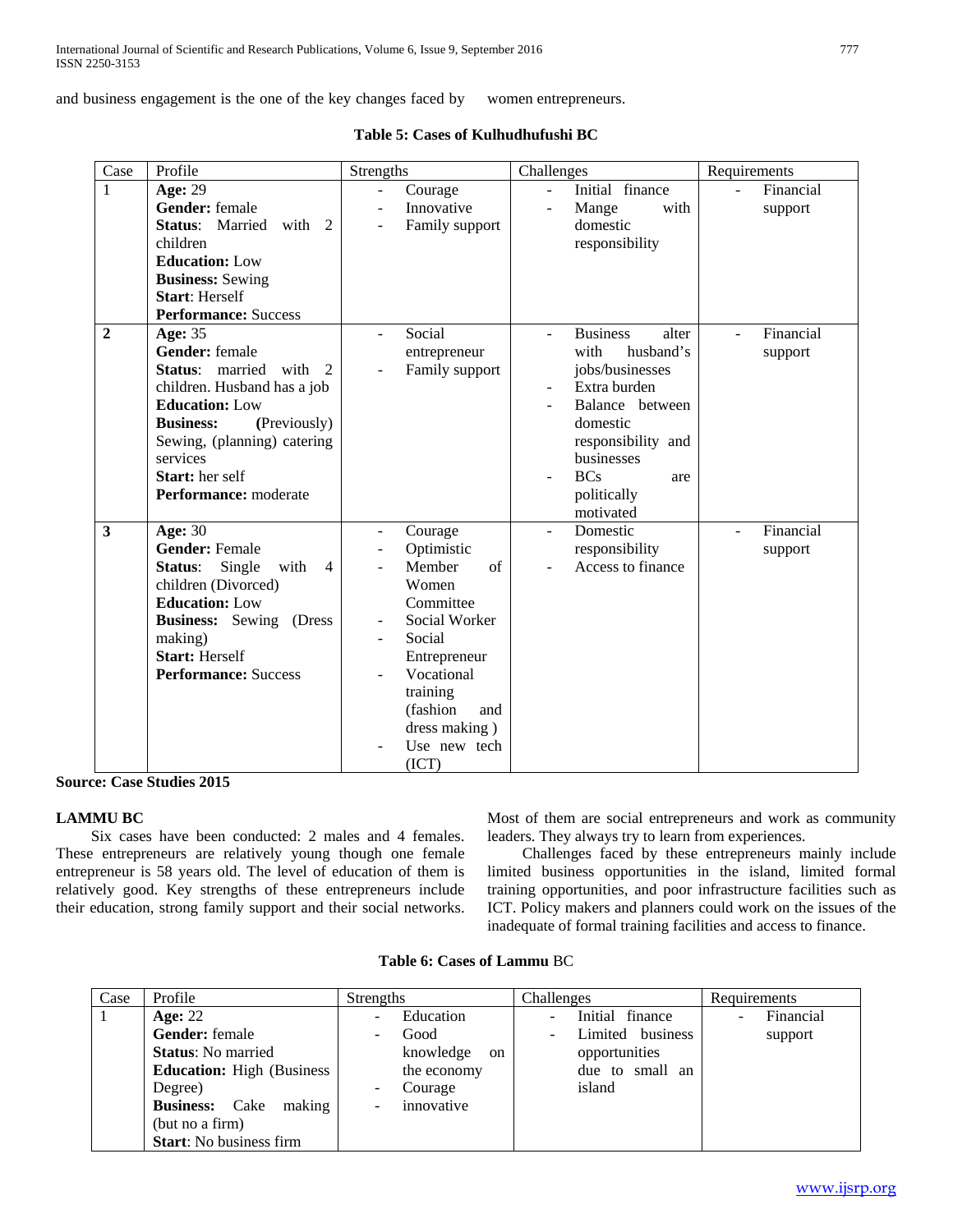|                                         | Performance: not started                                                                                                                                                                                                                                    |                                                                                                                                                                                                        |                                                                                                                              |                                                                              |
|-----------------------------------------|-------------------------------------------------------------------------------------------------------------------------------------------------------------------------------------------------------------------------------------------------------------|--------------------------------------------------------------------------------------------------------------------------------------------------------------------------------------------------------|------------------------------------------------------------------------------------------------------------------------------|------------------------------------------------------------------------------|
| $\overline{2}$                          | Age: 35<br>Gender: female<br>Status: married<br>with 1<br>child. Husband has job<br><b>Education:</b> good<br>Business: Cake and Mas<br>Mias<br>Start: her self<br><b>Performance: Success</b>                                                              | High<br>quality<br>$\blacksquare$<br>products<br>Learner<br>÷,<br>Innovator<br>Use new tech<br>like<br>internet<br>including<br>facebook<br>Home-based<br>business<br>Family support                   | Child 'labor'<br>$\overline{\phantom{a}}$<br>Family<br>credit<br>indebt                                                      | Online<br>$\blacksquare$<br>training<br>(facebook)<br>Interest free<br>loans |
| $\mathbf{3}$<br>$\overline{\mathbf{4}}$ | mentioned<br>Age:<br>not<br><b>Gender: Female</b><br>Status: married with<br>- 6<br>children (Divorced)<br><b>Education: A/L</b><br><b>Business:</b> Sewing (tailoring<br>shop)<br><b>Start: Herself</b><br><b>Performance: Success</b><br><b>Age: 24</b>   | family<br>Good<br>$\equiv$<br>support<br>(children)<br>Courage<br>$\overline{\phantom{0}}$<br>Optimistic<br>$\overline{\phantom{a}}$<br>Member<br>of<br>L,<br>Women<br>Committee<br>Modern<br>$\equiv$ | Family issues<br>$\blacksquare$                                                                                              |                                                                              |
|                                         | <b>Gender: Male</b><br>Status: married with 1 child<br><b>Education: A/L</b><br>Business: retail & whole<br>sales<br>Start: his owned, but uncle<br>has a business<br><b>Performance: Success</b>                                                           | thinking<br>Family supports<br>(father)<br>Use new tech<br>(facebook)<br>Social<br>Networks<br>Planning<br>to<br>open<br>a<br>restaurant<br>Participated<br>a<br>business<br>training<br>program       |                                                                                                                              |                                                                              |
| 5                                       | <b>Age: 33</b><br><b>Gender: Male</b><br>Status: married with 2<br>children<br><b>Education:</b> good (A/L)<br><b>Business:</b> Electronic shop<br>(mobile, laptop etc)<br>Start:<br>himself,<br>but<br>a<br>business family<br><b>Performance:</b> Success | Family supports<br><b>Business</b><br>background<br>since from a<br>business family                                                                                                                    | Collateral issue<br>Online<br>business<br>without taxes<br>business<br>Poor<br>(formal<br>training<br>business<br>knowledge) |                                                                              |
| 6                                       | Age: 58<br><b>Gender: Female</b><br><b>Status:</b> married (3 times)<br>with 6 children<br><b>Education:</b> poor<br><b>Business: Farming</b><br><b>Start:</b> 3 <sup>rd</sup> Husband (farmer)<br>Performance: Moderate                                    | Family supports<br>(adult children)<br>Family (farmer)<br>background<br>Formed<br>cooperative<br>society and take<br>collective<br>decision.                                                           | Family<br>issues<br>(early stage)<br>business<br>Poor<br>(formal<br>training<br>business<br>knowledge)                       |                                                                              |

**Source: Case Studies 2015**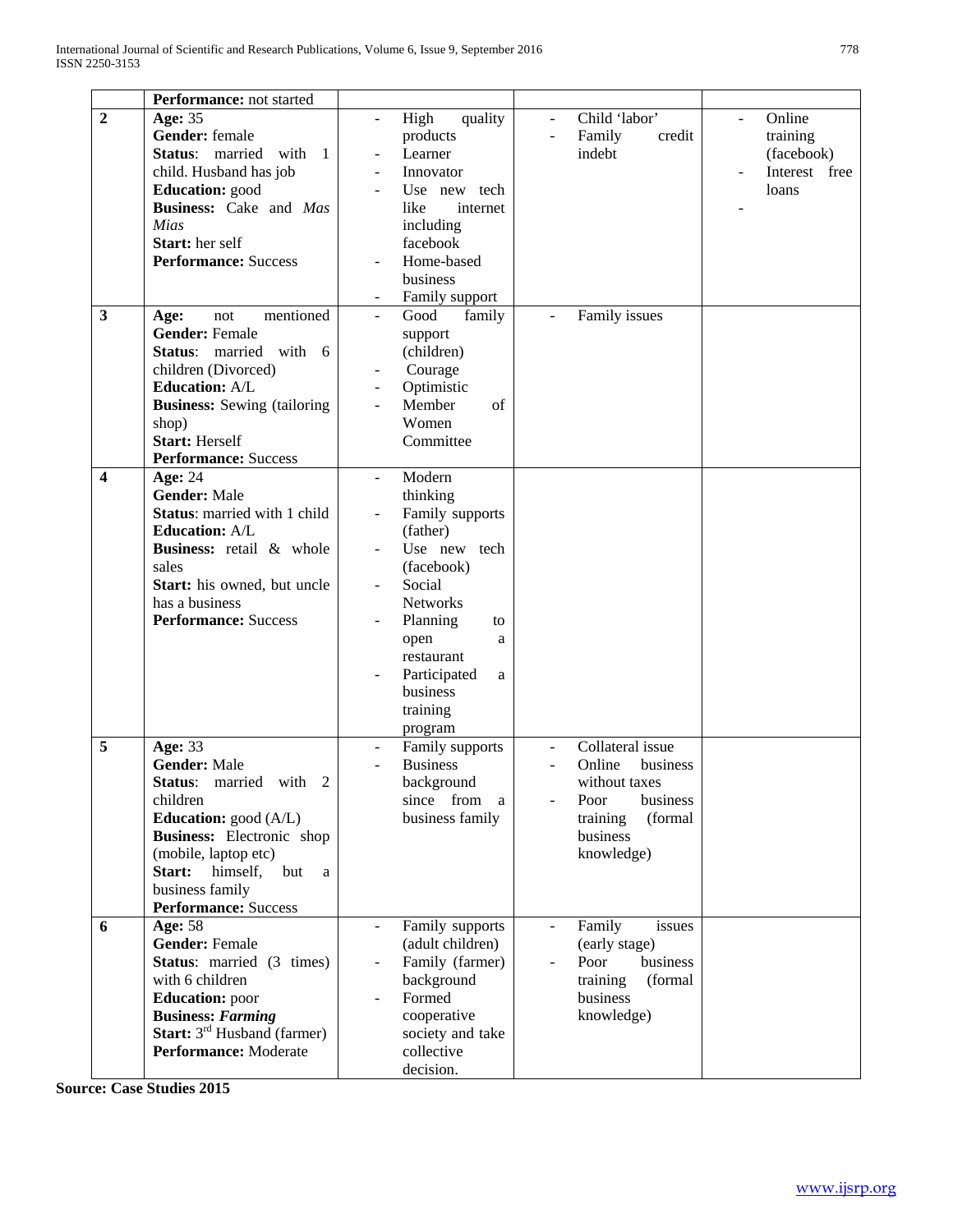# **Overall Analysis**

## **Reasons for starting the business**

 Women mainly start their businesses to give extra support to family. A 34 year female entrepreneur in the areas of **ADDU BC** said "…*we have two children. My husband's income is not enough for us. I decided to start the businesses…".* The other reasons that are highlighted in the cases include (1) to give side support to the family, (2) difficult to find a job, (3) to balance work-family life, (4) to utilize free time, (5) to capture market opportunities, and (6) to earn extra income while working at home.

## **Problems of Women Entrepreneurs:**

 There are umpteen problems faced by women at various stages beginning from their initial commencement of enterprise, in running their enterprise. The problems that are highlighted in these cases, KIIs, and FGDs are as follows:

 **1. Men dominant Society:** Entrepreneurship has been traditionally seen a male preserve and idea of women taking up entrepreneurial activities considered as a distant dream. Women have to face role conflict as soon as they initiate any entrepreneurial activity. It is an uphill task for women to face such conflicts and cope with the twin role.

 **2. Absence of Entrepreneurial Aptitude:** Many women take the training by attending the Entrepreneurship Development Programs without entrepreneurial bent of mind. Most of the training programs given by various institutes target only providing vocational skills rather than entrepreneurial skills. By starting an owned-account business, women try to find a place or an opportunity to utilize their vocational skills and to seek a solution for financial burden. Their purposes hardly engage any entrepreneurial attitudes and motivation.

 **3. Quality of Business development trainings:** It seems that all women entrepreneurs are given the same training across the BCs through business development programs.

 **4. Marketing Problems:** Women entrepreneurs continuously face the problems in marketing their products. It is one of the core problems as this area is mainly dominated by males. Women fail to expand the market. Their market is only their neighborhood, '*market dent'*. For marketing the products women entrepreneurs have to be at the mercy of middlemen. The elimination of middlemen is difficult, because it involves a lot of running about since marketing deals with customers in many islands. Women find it difficult to spend time outside home for marketing their products. Women entrepreneurs also find it difficult to capture the market and make their products popular. One possible solution for this problem might be integration of WOMEs into the value-chain.

 **5. Financial Problems:** Obtaining the support of bankers, managing the working capital, lack of credit resources are the problems which still remain in the males domain. Marketing and financial problems are such obstacles where even training doesn't significantly help the women. Some problems are structural in nature and beyond the control of entrepreneurs.

 **6. Family Conflicts:** Women also face the conflict of performing of home role as they are not available to spend enough time with their families. They spend long hours in business and as a result, they find it difficult to meet the demands of their family members and society as well. *"… As women we*  *have to do cooking, cleaning and all the households (home) works. We have to help children home work also. It is very difficult to find time for the business what we are doing…"*, hailed one 35 year female entrepreneur from Kulhudhufushi BC. Their inability to attend to domestic work, time for education of children, personal hobbies, and entertainment adds to their conflicts.

 **7. Credit Facilities:** Women are often denied credit by bankers on the ground of lack of collateral security. Therefore, women's access to capital is limited. The complicated procedure of bank loans, the inordinate delay in obtaining the loans and running about involved do prevent many women from venturing out. In many cases, family members provide financial assistances. *"… my (adult) children gave money to start this business*", said a 58 year female entrepreneurs from Lammu BC.

 **8. Shortage of raw-materials:** Women entrepreneurs encounter the problems of shortage of raw-materials. The failure of many women entrepreneurs can be noticed due to the inadequate availability of raw materials.

 **9. Heavy Competition:** Many of the women enterprises have imperfect organizational set up. But they have to face severe competition from organized industries.

 **10. High cost of production:** High cost of production undermines the efficiency and stands in the way of development and expansion of women's enterprises, government assistance in the form of grant and subsidies to some extent enables them to tide over the difficult situations. However, in the long run, it would be necessary to increase efficiency and expand productive capacity and thereby reduce cost to make their ultimate survival possible, other than these, women entrepreneurs so face the problems of labour, human resources, infrastructure, legal formalities, overload of work, lack of family support, etc.

 11. **Lack of skilled labor:** it is a twin problem: i.e. skilled labor and cost of production. While unavailability of human capital including skilled labor is one of the issues faced by the WOMEs, the WOMEs cannot afford such labor since they are too expensive for these firms.

 12. **Triple burden issues by women entrepreneurs**. Women entrepreneurs have to balance their triple burden responsibilities, the responsibilities of productive, reproductive, and social.

 13. **Poor in delegating responsibilities**: In their personal lives, women have a tendency to try to do everything. When women add "entrepreneur" and "business owner" into the mix, this tendency is further extravagant. Women act like they have to do everything and to take all the responsibilities or are the best person for every job and have a tougher time delegating responsibilities to others. This is a major hurdle to overcome in order to have a successful business.

 14. **Feel like a second citizen**. Women feel like a second citizen in such a society and do the family. It does not seem that men do not try to realize the trigger and let women become first citizens. So men do not take seriously women-owned businesses.

 Common challenges facing WOMEs in the Maldives include such problems as lack of enough capital, difficulties in transportation and marketing, and competing demand related to household chores, difficulties in licensing procedures, finding staff with the right skills, and willing/ability to work for a small. The greatest barrier facing women entrepreneurs in the Maldives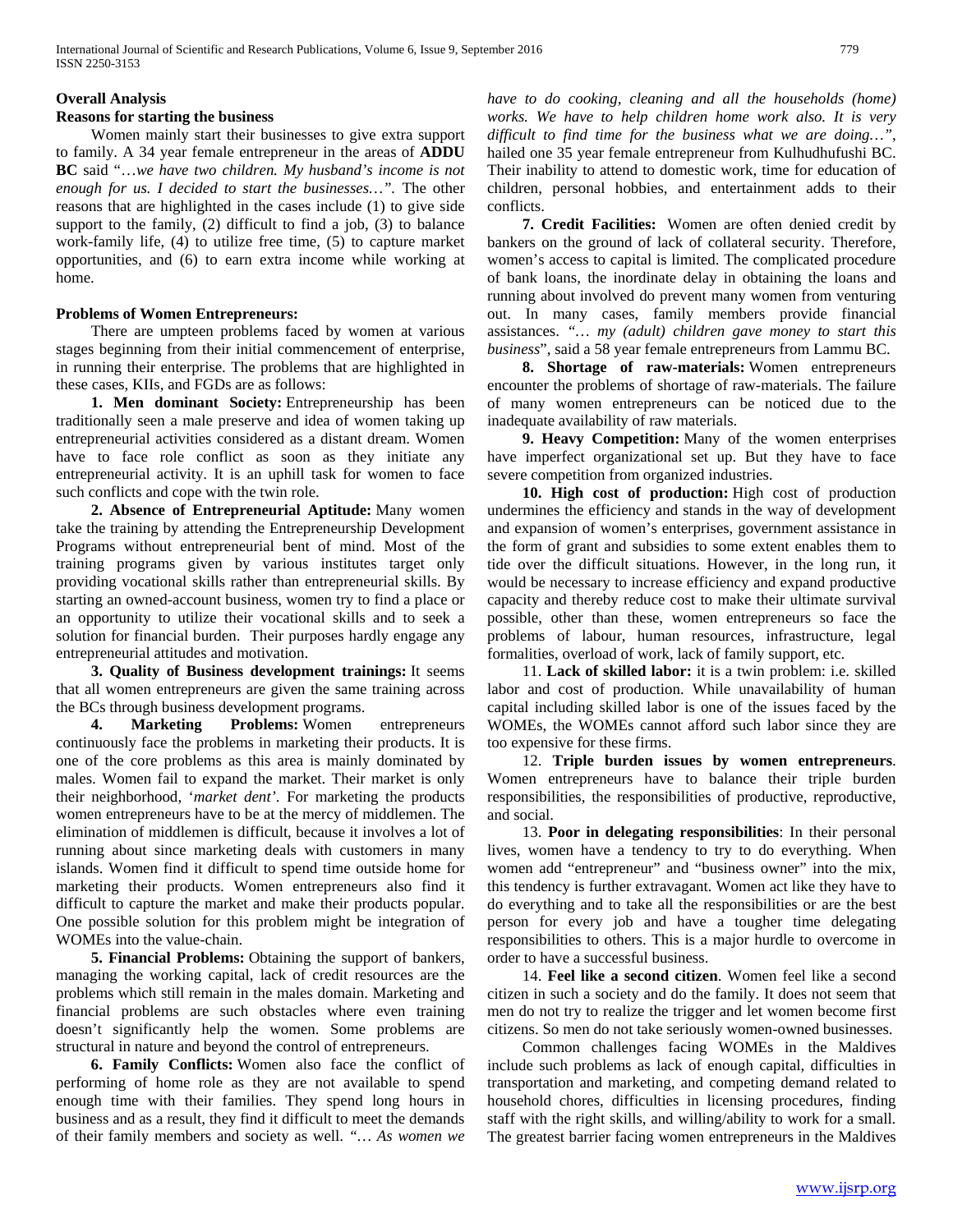is access to finance. This is an issue because of requirements of collateral. Responsibility of entrepreneurs for dependants has limited opportunities to make savings or undertake business expansion and diversification. The financial aspects of setting up a business are without doubt the biggest obstacles to women.

Women are principally tied with family life by supporting husbands and caring children. First propriety of women has become domestic responsibility. They think of business ventures and opportunities as a result of financial struggles faced by their family. Most women entrepreneurs are struggling with triple burden responsibilities, rather than enjoying their engagement in businesses. They have limited time for engaging business activities.

 These triple responsibilities are serious challenges for women entrepreneurs. One other challenge is the responsibility of providing for the extended family and relatives. It seem that women are overloaded with business and family responsibilities and may not have the time to join some beneficial associations and this automatically limits the expansion of women-owned enterprises in the Maldives because women own relatively ineffective social networks. General voice of women who participated the FGDs is: '*We are isolated socially; we lack previous work experience, entrepreneurial skills, and access to enterprise information and marketing facilities. We are loaded with domestic responsibilities. By and large, we spend on our time as wives, mothers and 'managers' of the home front due to our chores, make it nearly impossible to successfully operate an enterprise'*.

 Entrepreneurship always involves some level of risk taking. For women in the Maldives gender stereotyped perception of self, lack of confidence and assertiveness appear to be major barriers. The fear to risk is a big hindrance. The status of women in a patriarchal social structure makes women dependent on males in their lives –husbands or fathers –and family resistance is a major disincentive to business start-up. Other close male family members often make decisions for women hence going against the independent spirit of entrepreneurship.

 In addition, women are usually less educated than men, making them less well equipped to manage a business. Lower education does not emphasize entrepreneurship skills. It decreases the chances that women will have the knowledge needed to excel in business. Low level education creates a barrier to them accessing training and other business developments services.

 Dealing with the government official and bankers has proved to be a very big challenge to women entrepreneurs in the Maldives. Being a woman seems to exaggerate that fact since most women are harassed by the city council officials when they come to inspect the business premises and when women entrepreneurs are looking for some supports from the officials. It seems that there is no "one-stop shop" which informs an aspiring entrepreneur, either women or man entrepreneurs, what is required of him or her in terms of regulations to be followed for licensing and other supports.

 When business training is available, women may not be able to take advantage of it because it is held at a time when they are looking after their family. Usually, women start business at an older age than men, when they have had the family and children. These case studies also highlight this trend. This

becomes a great challenge. The case studies further show that women see enterprises as a means of setting them free from asking from their spouses money for the basic necessities of their families (not for themselves, but family as whole) – food, clothing and health. What they earn is totally spent for the benefit of the entire family. Another key motivating force for women to become business owners has been identified as interest in helping others. Women entrepreneurs in small scale business receive substantial family support at start-up and in the course of running their business. Such support is however, based mainly on social rather than economic consideration.

 Finding and retaining good employees is essential for the success of a business, but can be difficult for women entrepreneurs in the Maldives. Since WOMEs tend to be smaller and informal, they are often less likely to provide job security and retain good talent. Some women find that they are not taken seriously by their employees, especially in non-traditional sectors.

 Micro enterprises, particularly WOMEs are also especially vulnerable to competition. Competition (markets) and information related factors, are said to be major challenges. Most of these markets are not expanding all over the country and not expanding globally. Markets for WOMEs mainly concentrate on neighborhood.

# **Strengths of WOMEs**

- Family supports
- Social networks through women committees
- Commitments and handworks
- Financial pressure
- **Business Centers**
- Earning opportunities while taking domestic responsibility

## **Weaknesses**

- Being a woman
- Small market
- Men dominated culture
- Low level of education and trainings
- Lack of entrepreneurial skills
- **Isolation**
- Inadequate support from officers
- Fear of failing
- Credit discrimination
- Lack of managerial skills

#### **Opportunities**

- Large amount of young unemployed female
- Female reproductive cycle: when children grow up, women become unemployed
- Time availability for home-based micro enterprises
- Government and funding agencies focus women and young entrepreneurs
- Social pressure

## **Threats**

- Complicated formalities
- Lack of access to technology
- Lack of access to information
- Lack of necessary resources including skilled labour
- Lack of coordination among supporting agencies
- Male dominated supportive networks